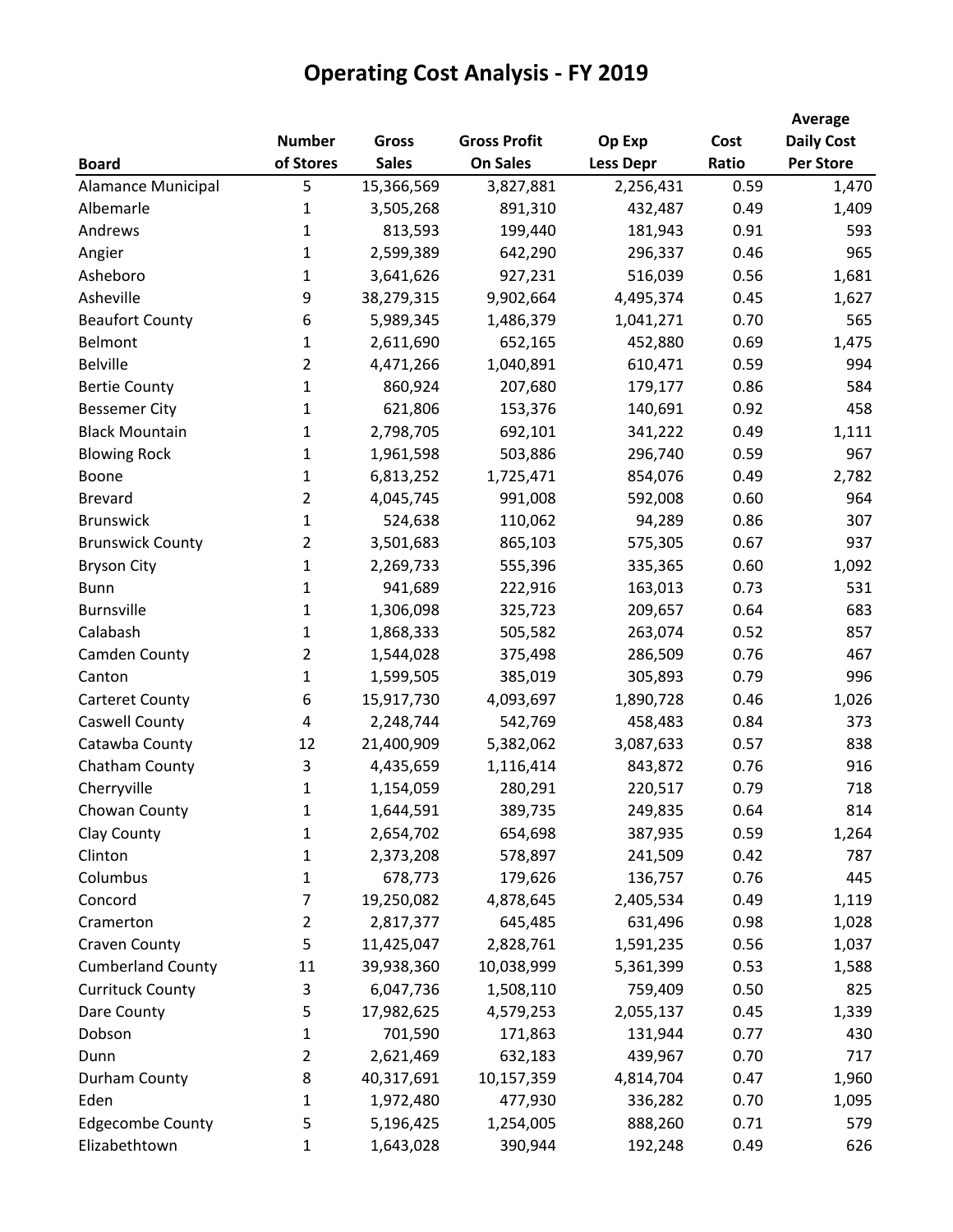|                         |                |              |                     |                  |       | Average           |
|-------------------------|----------------|--------------|---------------------|------------------|-------|-------------------|
|                         | <b>Number</b>  | <b>Gross</b> | <b>Gross Profit</b> | Op Exp           | Cost  | <b>Daily Cost</b> |
| <b>Board</b>            | of Stores      | <b>Sales</b> | <b>On Sales</b>     | <b>Less Depr</b> | Ratio | <b>Per Store</b>  |
| Fairmont                | 1              | 736,704      | 170,524             | 158,101          | 0.93  | 515               |
| Fletcher                | 1              | 2,555,935    | 626,923             | 389,408          | 0.62  | 1,268             |
| <b>Forest City</b>      | 1              | 2,449,509    | 599,659             | 367,372          | 0.61  | 1,197             |
| Franklin                | $\mathbf{1}$   | 2,959,470    | 724,896             | 636,981          | 0.88  | 2,075             |
| Franklinton             | 1              | 1,219,195    | 286,138             | 199,529          | 0.70  | 650               |
| Gastonia                | 5              | 11,956,422   | 2,968,927           | 1,665,164        | 0.56  | 1,085             |
| <b>Gates County</b>     | $\overline{2}$ | 805,966      | 193,853             | 150,881          | 0.78  | 246               |
| Gibsonville             | $\mathbf{1}$   | 1,174,212    | 285,186             | 224,372          | 0.79  | 731               |
| <b>Granite Falls</b>    | $\mathbf{1}$   | 1,294,498    | 332,445             | 184,938          | 0.56  | 602               |
| <b>Granville County</b> | $\overline{2}$ | 4,708,341    | 1,165,766           | 679,168          | 0.58  | 1,106             |
| <b>Greene County</b>    | $\overline{2}$ | 896,791      | 221,796             | 177,396          | 0.80  | 289               |
| Greensboro              | 15             | 53,071,539   | 13,393,231          | 6,668,585        | 0.50  | 1,448             |
| <b>Halifax County</b>   | 5              | 5,764,970    | 1,407,207           | 941,656          | 0.67  | 613               |
| Hamlet                  | $\mathbf{1}$   | 1,284,641    | 307,078             | 207,135          | 0.67  | 675               |
| Hendersonville          | 3              | 7,894,834    | 1,997,211           | 1,244,544        | 0.62  | 1,351             |
| Hertford                | $\mathbf{1}$   | 1,147,724    | 280,474             | 215,288          | 0.77  | 701               |
| <b>Hertford County</b>  | 3              | 2,459,310    | 624,637             | 482,395          | 0.77  | 524               |
| <b>High Country</b>     | $\mathbf{1}$   | 3,649,579    | 923,675             | 475,831          | 0.52  | 1,550             |
| <b>High Point</b>       | 6              | 20,200,532   | 5,164,654           | 2,538,510        | 0.49  | 1,378             |
| Highlands               | 1              | 2,047,529    | 528,681             | 341,124          | 0.65  | 1,111             |
| <b>Hoke County</b>      | $\overline{2}$ | 2,873,665    | 699,040             | 431,700          | 0.62  | 703               |
| <b>Hyde County</b>      | $\overline{2}$ | 857,011      | 222,140             | 161,224          | 0.73  | 263               |
| <b>Indian Trail</b>     | $\mathbf{1}$   | 4,559,631    | 1,121,924           | 636,717          | 0.57  | 2,074             |
| Jackson County          | $\overline{2}$ | 5,065,139    | 1,271,805           | 586,713          | 0.46  | 956               |
| Johnston County         | 9              | 18,193,694   | 4,481,146           | 2,436,472        | 0.54  | 882               |
| Kenansville             | 1              | 570,015      | 136,283             | 100,299          | 0.74  | 327               |
| Kings Mountain          | $\mathbf{1}$   | 1,972,294    | 477,816             | 287,209          | 0.60  | 936               |
| Lake Lure               | $\mathbf{1}$   | 975,533      | 246,840             | 193,325          | 0.78  | 630               |
| Lake Waccamaw           | 1              | 504,288      | 145,308             | 75,736           | 0.52  | 247               |
| Laurel Park             | $\mathbf{1}$   | 1,412,338    | 348,281             | 251,078          | 0.72  | 818               |
| Lenoir City             | $\overline{2}$ | 3,635,867    | 913,390             | 505,975          | 0.55  | 824               |
| Lenoir County           | 3              | 4,849,931    | 1,204,397           | 696,233          | 0.58  | 756               |
| Lexington               | $\overline{2}$ | 5,062,983    | 1,232,588           | 526,102          | 0.43  | 857               |
| Liberty                 | $\mathbf 1$    | 908,777      | 220,149             | 177,973          | 0.81  | 580               |
| Lillington              | $\mathbf{1}$   | 2,102,213    | 522,851             | 287,446          | 0.55  | 936               |
| Lincoln County          | $\overline{2}$ | 4,437,822    | 1,114,133           | 491,202          | 0.44  | 800               |
| Lincolnton              | $\overline{2}$ | 3,136,660    | 776,954             | 544,310          | 0.70  | 886               |
| Locust                  | $\mathbf{1}$   | 2,028,669    | 503,600             | 385,861          | 0.77  | 1,257             |
| Louisburg               | $\mathbf{1}$   | 1,763,862    | 430,001             | 290,898          | 0.68  | 948               |
| Lumberton               | $\overline{2}$ | 4,345,790    | 969,555             | 670,643          | 0.69  | 1,092             |
| Madison                 | $\mathbf 1$    | 1,540,800    | 371,905             | 261,826          | 0.70  | 853               |
| Maggie Valley           | $\overline{2}$ | 2,736,343    | 672,049             | 426,750          | 0.63  | 695               |
| Marion                  | $\overline{2}$ | 2,957,880    | 710,352             | 422,496          | 0.59  | 688               |
| Marshville              | $\mathbf{1}$   | 458,727      | 106,946             | 160,353          | 1.50  | 522               |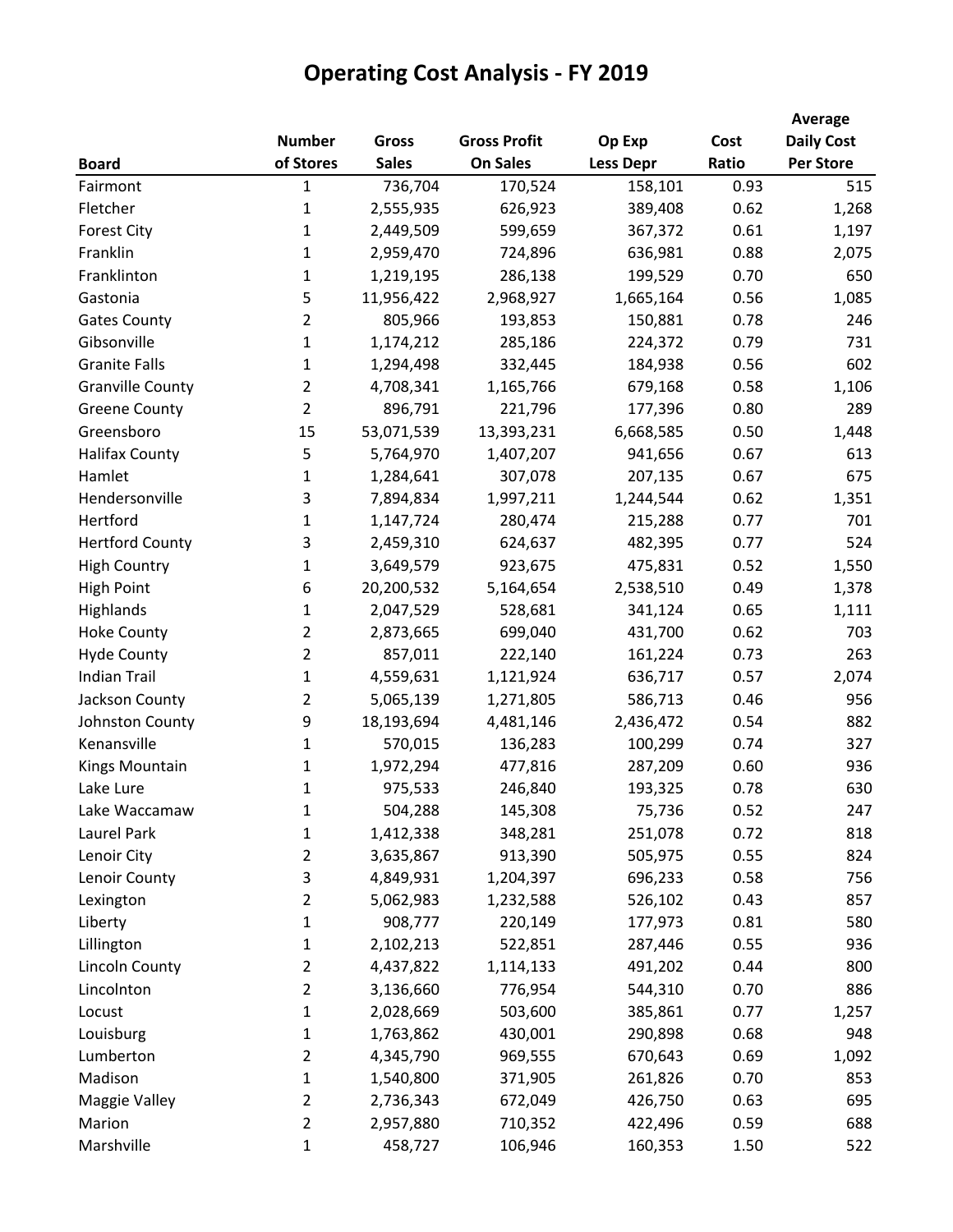|                           |                |              |                     |                  |       | Average           |
|---------------------------|----------------|--------------|---------------------|------------------|-------|-------------------|
|                           | <b>Number</b>  | Gross        | <b>Gross Profit</b> | Op Exp           | Cost  | <b>Daily Cost</b> |
| <b>Board</b>              | of Stores      | <b>Sales</b> | <b>On Sales</b>     | <b>Less Depr</b> | Ratio | <b>Per Store</b>  |
| <b>Martin County</b>      | $\overline{2}$ | 2,303,251    | 576,783             | 375,982          | 0.65  | 612               |
| Maxton                    | 1              | 912,329      | 228,649             | 210,449          | 0.92  | 686               |
| <b>Mecklenburg County</b> | 27             | 178,504,915  | 45,972,788          | 16,726,777       | 0.36  | 2,018             |
| Mocksville Cooleemee      | $\overline{2}$ | 1,808,007    | 408,652             | 383,256          | 0.94  | 624               |
| Monroe                    | 1              | 5,066,340    | 1,257,589           | 692,713          | 0.55  | 2,256             |
| Montgomery                | $\overline{2}$ | 1,823,180    | 451,617             | 380,319          | 0.84  | 619               |
| Moore County              | 4              | 12,972,793   | 3,261,188           | 1,088,734        | 0.33  | 887               |
| Mooresville               | 3              | 12,504,064   | 3,094,117           | 1,143,364        | 0.37  | 1,241             |
| Morganton                 | $\mathbf{1}$   | 3,677,753    | 905,708             | 455,440          | 0.50  | 1,484             |
| <b>Mount Airy</b>         | $\mathbf{1}$   | 2,597,827    | 660,551             | 420,760          | 0.64  | 1,371             |
| Mount Holly               | $\mathbf{1}$   | 2,223,164    | 540,211             | 291,370          | 0.54  | 949               |
| Mount Pleasant            | 1              | 915,201      | 222,697             | 192,672          | 0.87  | 628               |
| Murphy                    | 1              | 3,435,484    | 838,854             | 534,695          | 0.64  | 1,742             |
| Nash County               | 9              | 11,871,926   | 3,011,924           | 1,678,208        | 0.56  | 607               |
| <b>New Hanover County</b> | 8              | 48,027,744   | 12,676,303          | 5,600,249        | 0.44  | 2,280             |
| Newton Grove              | 1              | 606,697      | 158,613             | 105,156          | 0.66  | 343               |
| North Wilkesboro          | 1              | 1,432,336    | 342,181             | 337,785          | 0.99  | 1,100             |
| Northampton County        | 4              | 1,102,698    | 266,263             | 234,129          | 0.88  | 191               |
| Norwood                   | $\mathbf{1}$   | 613,565      | 149,988             | 119,363          | 0.80  | 389               |
| Oak Island                | 1              | 3,267,242    | 816,863             | 454,297          | 0.56  | 1,480             |
| Ocean Isle Beach          | 1              | 2,574,403    | 641,979             | 367,851          | 0.57  | 1,198             |
| <b>Onslow County</b>      | 6              | 20,019,969   | 5,098,093           | 2,913,649        | 0.57  | 1,582             |
| <b>Orange County</b>      | 8              | 21,364,459   | 5,420,345           | 3,602,194        | 0.66  | 1,467             |
| Pamlico County            | $\overline{2}$ | 1,540,514    | 342,039             | 268,394          | 0.78  | 437               |
| Pasquotank County         | 1              | 3,751,520    | 937,272             | 401,790          | 0.43  | 1,309             |
| Pembroke                  | 1              | 1,343,686    | 317,761             | 226,134          | 0.71  | 737               |
| Pender County             | 4              | 7,564,308    | 1,886,776           | 1,173,851        | 0.62  | 956               |
| Person County             | $\overline{2}$ | 3,642,624    | 897,741             | 424,906          | 0.47  | 692               |
| Pilot Mountain            | 1              | 1,259,314    | 316,914             | 202,495          | 0.64  | 660               |
| <b>Pitt County</b>        | 7              | 20,580,042   | 5,245,413           | 2,613,037        | 0.50  | 1,216             |
| Pittsboro                 | $\mathbf{1}$   | 1,706,664    | 422,676             | 200,654          | 0.47  | 654               |
| Ramseur                   | $\mathbf{1}$   | 652,021      | 157,904             | 131,332          | 0.83  | 428               |
| Randleman                 | $\mathbf{1}$   | 1,834,192    | 461,511             | 264,850          | 0.57  | 863               |
| <b>Red Springs</b>        | $\mathbf{1}$   | 843,326      | 196,337             | 139,290          | 0.71  | 454               |
| Reidsville                | 1              | 2,740,990    | 669,801             | 454,441          | 0.68  | 1,480             |
| Rockingham                | $\overline{2}$ | 2,722,394    | 631,366             | 404,729          | 0.64  | 659               |
| Roseboro                  | $\mathbf{1}$   | 933,757      | 224,880             | 152,276          | 0.68  | 496               |
| Rowan/Kannapolis          | 6              | 14,196,402   | 3,454,877           | 2,533,663        | 0.73  | 1,375             |
| Rowland                   | 1              | 257,670      | 62,199              | 56,891           | 0.91  | 185               |
| Rutherfordton             | 1              | 1,504,360    | 394,591             | 290,004          | 0.73  | 945               |
| Saint Pauls               | $\mathbf{1}$   | 1,400,577    | 319,596             | 218,318          | 0.68  | 711               |
| Sanford                   | $\overline{2}$ | 6,619,618    | 1,626,124           | 1,013,504        | 0.62  | 1,651             |
| <b>Scotland County</b>    | 1              | 2,235,943    | 533,220             | 403,998          | 0.76  | 1,316             |
| Shallotte                 | 1              | 2,150,025    | 540,302             | 402,442          | 0.74  | 1,311             |